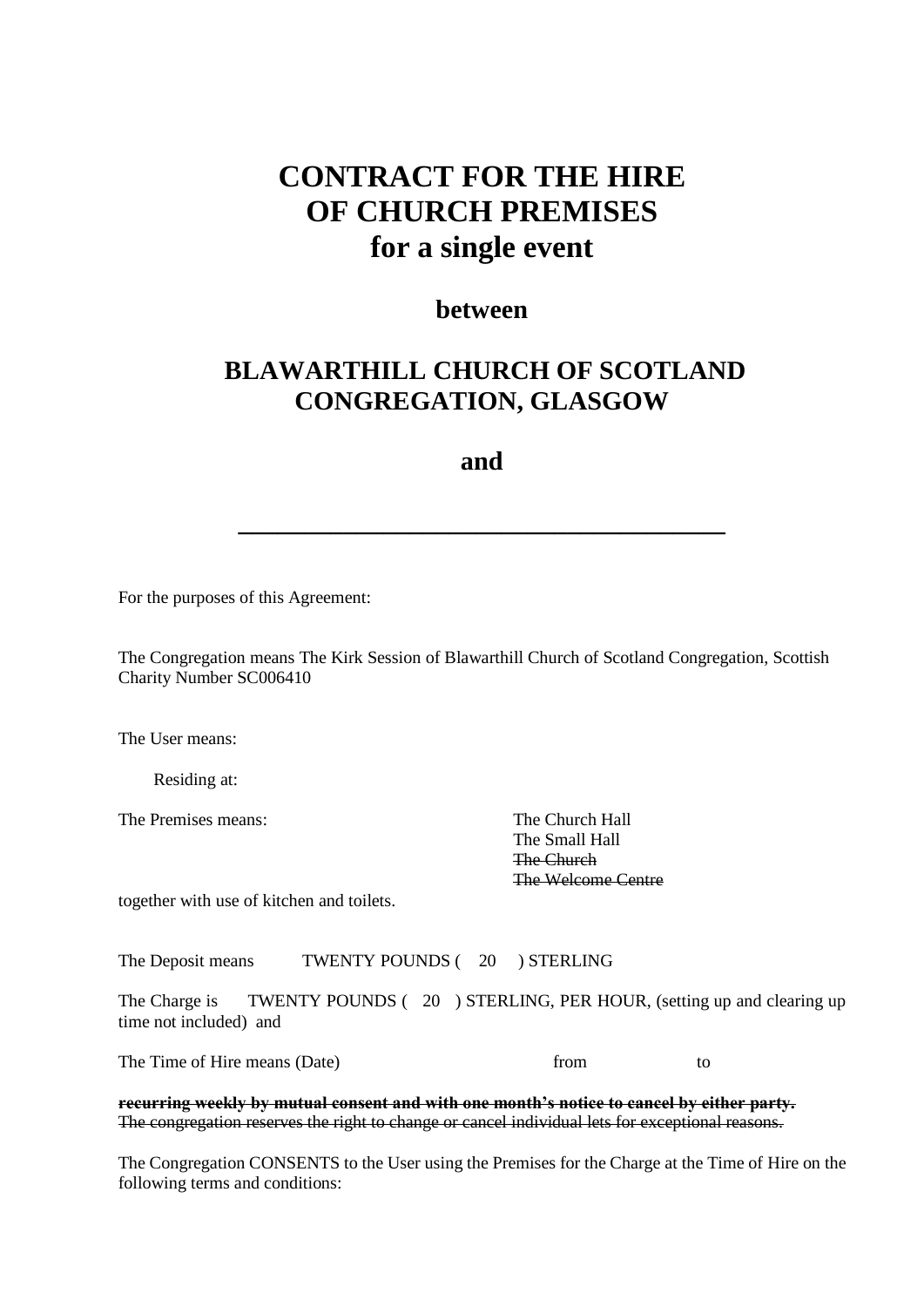- 1. **Payment of the deposit** secures the booking of the Premises. Cancellation by the User within two weeks of the Time of Hire will incur a fee of 50% of the Deposit.
- 2. **Full payment of the Charge** must be made in advance of the Time of Hire by the User to the Treasurer of the Congregation by electronic transfer or by cash on the day of hire. No written demand will be given for the Charge. Sort Code: 80-07-75, Account number: 06000829.
- 3. **Bouncy Castles.** A surcharge of £10 applies for the use of Bouncy Castles. This is to cover for the use of electricity to keep them inflated.
- 4. The **Time of Hire** can be no later than 10.30 p.m. This allows a half-hour clean up time so that the premises can be vacated by 11.00 p.m. This is in order to comply with noise regulations. Users are asked to respect our neighbours and to leave the premises quietly, particularly in the late evening.
- 5. The Premises shall be used by the User for the sole **purpose** of:

\_\_\_\_\_\_\_\_\_\_\_\_\_\_\_\_\_\_\_\_\_\_\_\_\_\_\_\_\_\_\_\_\_\_\_\_\_\_\_\_\_\_\_\_\_\_\_\_\_

and the User shall ensure that their use is compliant with all statutory provisions or licencing requirements. The Premises are accepted by the User as being in good condition and repair and fit for the required use by the User.

- 6. The User will be responsible for any **damage or loss** caused to the Premises arising directly or indirectly from their use during the Time of Hire and will also be responsible for the Premises being left in a clean and tidy condition and clear of all rubbish at the end of the Time of Hire. If the Premises are left in an unsatisfactory state or if there is loss or damage arising all or part of the Deposit will not be returned to the User. In extreme cases additional costs for cleaning, repairs or loss could be levied on the User.
- 7. All bookings include the use of the **Kitchen and contents**, however all white-goods such as the cooker, fridge, hob etc. must be left clean after use. Floors to all areas must be swept and tidied after use. Mops and brooms are located in the cupboard in the passageway. Toilets and sinks must be left clean and tidy as found. Please note: Water boilers, kettle, teapot and crockery are provided.
- 8. **Folding Tables and chairs**, having been wiped over, must be stored neatly. All other furniture must be returned to its original position, if you have moved it. Rubbish must be bagged and placed in the appropriate wheelie bins. Broken glass must be wrapped before disposal and no liquids are to be emptied into the bins. Please sort recyclable materials appropriately.
- 9. **Cleaning equipment** must be returned to its proper storage space after use. Decorations such as balloons and streamers must not cause damage to surfaces. Pins or adhesive tape must not be used on the walls or paintwork. Blu-tac may be used.
- 10. Provided the User does not invalidate the return of the Deposit (in the manner described at 4 to 8 above) the **Deposit** will either be returned to the User within two weeks or deducted from the full rental charge as appropriate.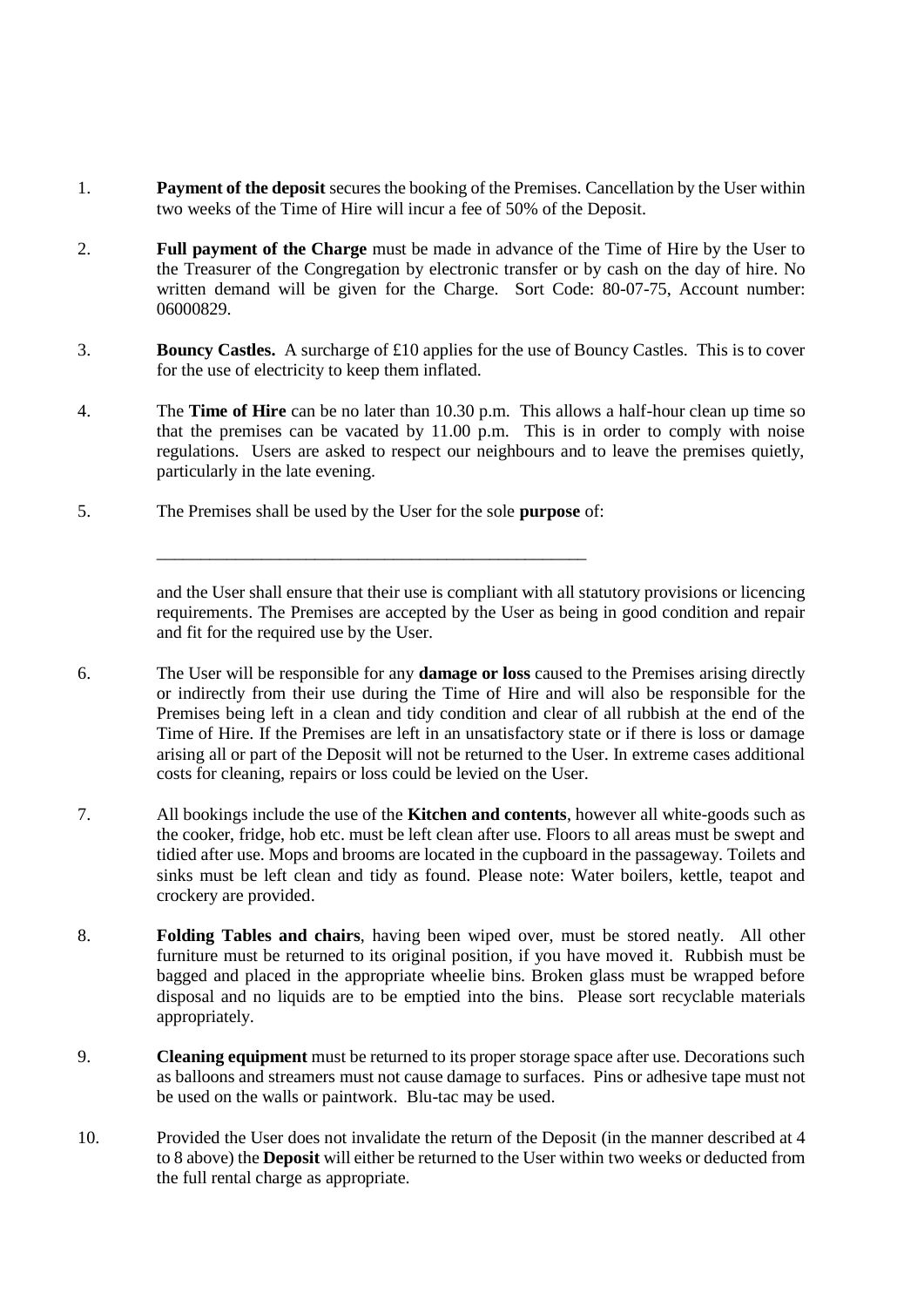- 11. In accordance with the law, **smoking** is prohibited indoors. Smokers may use the garden area. The **sale of alcohol** on the Premises is expressly prohibited. Food and drink must not be taken into the Sanctuary. If the User is serving food the User will be responsible for compliance with all Health and Safety legislation and Food Hygiene Regulations.
- 12. The User must nominate a competent person to take charge in the event of **Fire** to ensure that all persons at the Premises can escape unimpeded through the Fire Exits and to assemble in the church garden or other nominated assembly area. Improper operation of the fire extinguishers will result in the automatic loss of the Deposit. Fire Doors must remain unobstructed during the Time of Hire.
- 13. Any **electrical equipment** brought onto the Premises must be PAT (Portable Appliance Testing) tested.
- 14. The User must comply with all **statutory requirements** and any rules made by the Congregation concerning the use of the Premises generally.
- 15. This contract for use is a personal agreement between the Congregation and the User and **cannot be assigned** in whole or in part to another party.
- 16. **Security**. The User must ensure that all entrances to and exits from the Premises are left locked and secure when the User leaves the Premises after the Time of Hire, or follow such other arrangements that may be made with any designated Church Officer for accessing and vacating the Premises.
- 17. This Agreement is for the hire of the Premises for a **single event** (unless otherwise agreed) and will terminate at the expiry of the Time of Hire. Agreements for recurring lets must be approved by the Congregation.
- 18. The User shall ensure that **adequate insurance cover** is in place for the User (including public liability cover) and all its associates and any equipment or other property brought onto the Premises for the Time of Hire.
- 19. The Minister is authorised to grant the use of the premises for **"religious, ecclesiastical or charitable purposes"** in which case the rent can be reduced or replaced by a voluntary donation. Please discuss this with the Minister if appropriate.
- 20. Subject to any statutory provisions to the contrary, the Congregation shall not be responsible for any loss, damage, actions, proceedings, costs, claims or demands by any party of any kind and the User shall indemnify the Congregation (including the trustees vested in the Premises) against all such loss, damage, actions, proceedings, costs, claims or demands arising.
- 21. *This clause applies when the use of the Premises will involve "regulated work" with children or young people as defined in the Protection of Vulnerable Groups (Scotland) Act 2007.*

The User is aware of and will comply with the legislation relating to the **safeguarding** of children and young people and has read and understood the relevant Church of Scotland Safeguarding materials and will follow their provisions. If the User is found to be in breach of these undertakings, the Congregation shall have the right to terminate this Agreement with immediate effect.